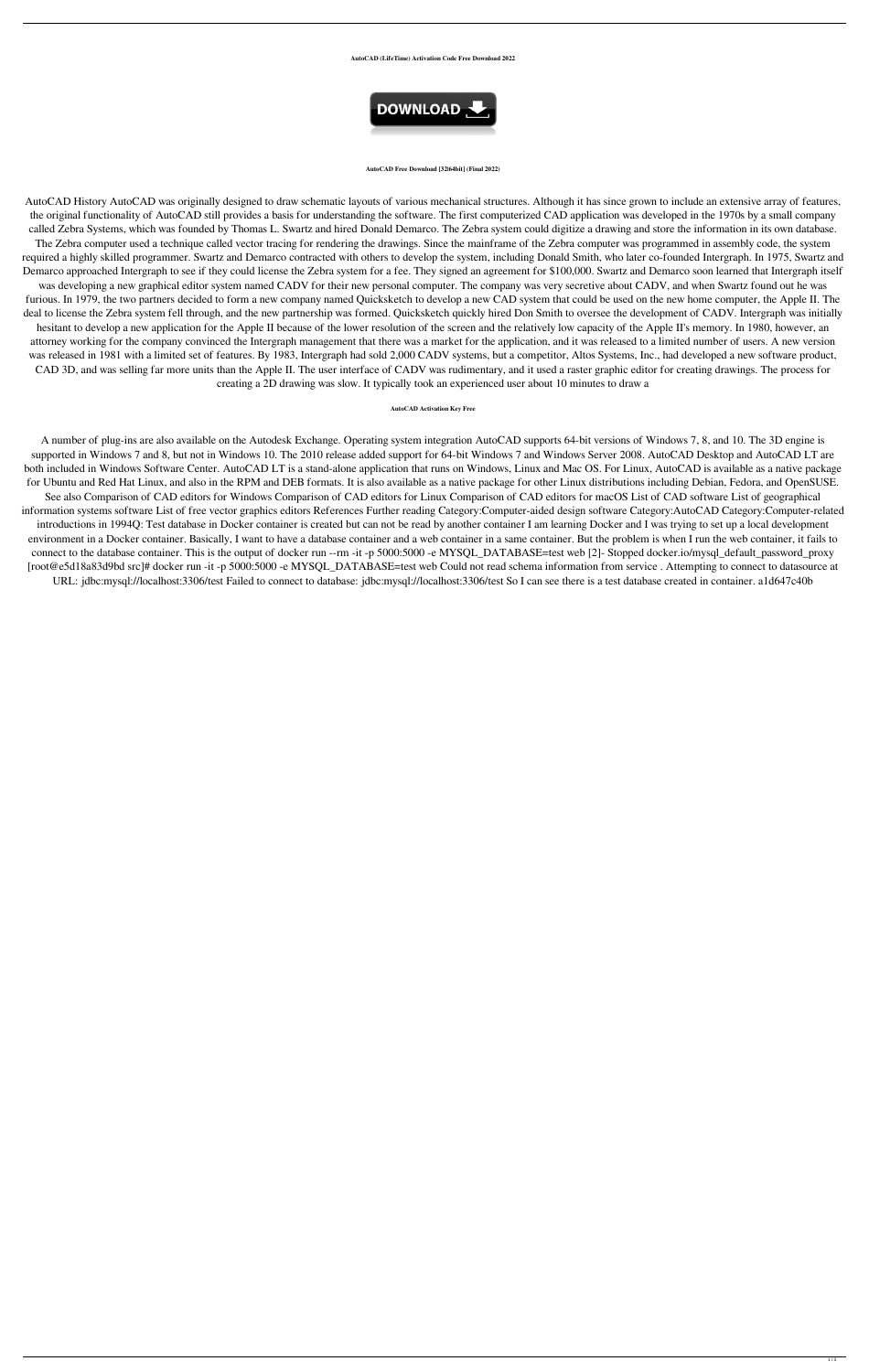## **AutoCAD Crack+ (Latest)**

Open the program. On the Home tab, click the Pen tab. Click File, New. On the file types window, scroll to the bottom and click on Keygen. Click next. On the dialog box, there is a set of options, that will help you generate the correct key. Choose the type of license you want to create the key for. Click on NEXT. On the next dialog, you need to fill in the required information. You need to type your license ID (Type it here), and your license key. Now click on Save. Done. Your license key is created. After You Disappear Act 1: Interlude After You Disappear Act 1: Interlude is the title of a fictional autobiography about fugitive Australian photographer Brendan Sullivan and his life in South Africa, published in 2011, the first part of a trilogy that continued in After You Disappear Act 2: The Better Way, and After You Disappear Act 3: The Final Frontier. Format The book is narrated by the fictitious protagonist Brendan Sullivan, who is the photographer of the very popular Photojournalism newsletter, under his pseudonym, Graham P. Ross. Reception After You Disappear Act 1: Interlude has received mostly positive reviews. Amy Oakley, writing in The Irish News, said "Possibly the best book ever written, After You Disappear Act 1 is a no-holds-barred exposé into the world of a famous Australian photographer and his rise to fame, and fall from grace. We are introduced to a man, Graham P. Ross, who might be a great man, were it not for his obsession with self-absorption and pride. But it's an obsession with a good purpose. A good purpose is to give readers the opportunity to consider their own lives. And while he's not the most likeable of protagonists, and it is uncomfortable reading some of his more brutal passages, what's clear is that Ross' characters are all based on his own experiences." References Category:Autobiographies Category:South African memoirsTurner & Townsend The London & North Eastern Railway (LNER) ran a telephone operator's department, part of its Telegraph Department. It employed approximately 1,500 employees in London. History The company was formed by the merger of the North Eastern Railway

# **What's New In?**

AutoCAD's collaborative environment continues to evolve with support for integration with Microsoft Office's Backstage and next-generation collaboration across the desktop through Service-Oriented Architecture (SOA). (video: 1:57 min.) With an agile XML API, you can interact with AutoCAD from almost any programming language. Using the XML API, developers can automate CAD from their code and can receive new AutoCAD releases in minutes. (video: 1:33 min.) AutoCAD printing infrastructure continues to evolve with enhanced features and the ability to import DWG models created with AutoCAD directly into an HP JetDirect print queue. (video: 1:38 min.) View and use other users' drawings, drawings shared with you by others, and drawings stored in your AutoCAD session. (video: 1:38 min.) More capabilities have been added to the XML API. New AutoCAD XML features include support for PUT/DELETE operations, the ability to create a large XML body, and more. (video: 2:18 min.) To view complete release notes on these features, please visit: AutoCAD Design Application: You can now control the background applications you open automatically with the new system tray icon in AutoCAD Design. Choose to open the applications you prefer on-demand. (video: 1:23 min.) With AutoCAD Design, you can now add a user interface (UI) to a regular CAD design. Bring the capabilities of AutoCAD into your drawings with your own UI using the new UI Designer. Create new screens for your designs or convert existing UI elements into new design screens. (video: 1:44 min.) Use the new commands, called Interactors, to coordinate changes on existing drawings and between designs. Any drawing on which the Interactor command is enabled can interact with other drawings, including parts of your existing design. (video: 1:48 min.) You can now create animated 3D viewports, view any drawing from any angle, add and remove views, and even customize the viewport settings. (video: 1:39 min.) Support for creating CAD standards and managing standards (CADTs) has been added to AutoCAD. Using the CADT Manager, you can manage CADT and UI standards for